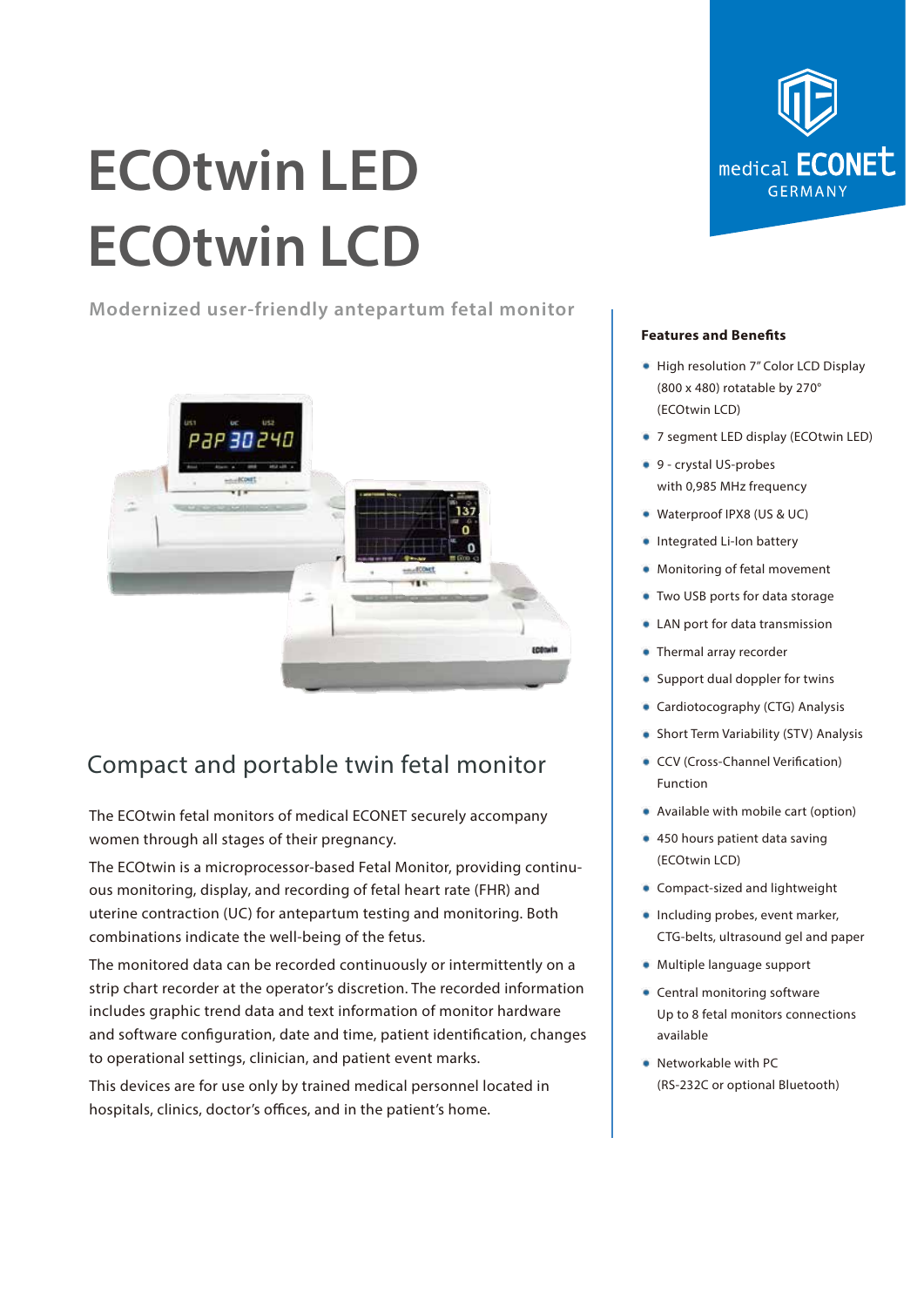## **ECOtwin LCD** ECOtwin LED Modernized user-friendly antepartum fetal monitor



#### **The Main Function of ECOtwin Fetal Monitor**

Usually, during pregnancy women regularly counts their baby's movements to make sure it's alright and spend a lot of time and energy worrying about its well-being. The ECOtwin is a Prenatal Monitoring System for non-invasively measuring and showing graphically maternal abdominal contractions and the fetal heart rate through a display on a non-permanent graphical display and a strip chart recorder. This data is intended to aid in assessing the well being of the fetus during the final trimester of pregnancy (Non-Stress Test).



#### **Precise and reliable Analysis**

- CTG Analysis calculates important data such as baseline, acceleration, deceleration, fetal movement.
- Cross-channel verification (CCV) prevents signal ambiguity from maternal heart rate.
- Short term variability (STV) is used to measure the cardiac autonomic control.
- Doppler probe has 9-crystal with 0,985 MHz frequency

#### **High performance and Multi function**

- **ECOtwin LCD can save trend data for 450 hours.**
- Recorded paper reports CTG analysis, FHR signal trend, UC trend, and Fetal movement.
- Central monitoring software allows a real-time remote viewing of CTGs with automatic archiving of up to 8 patients at the same time.
- It has IPX8 waterproof probes. It withstands 1 meter of water for over 40 minutes.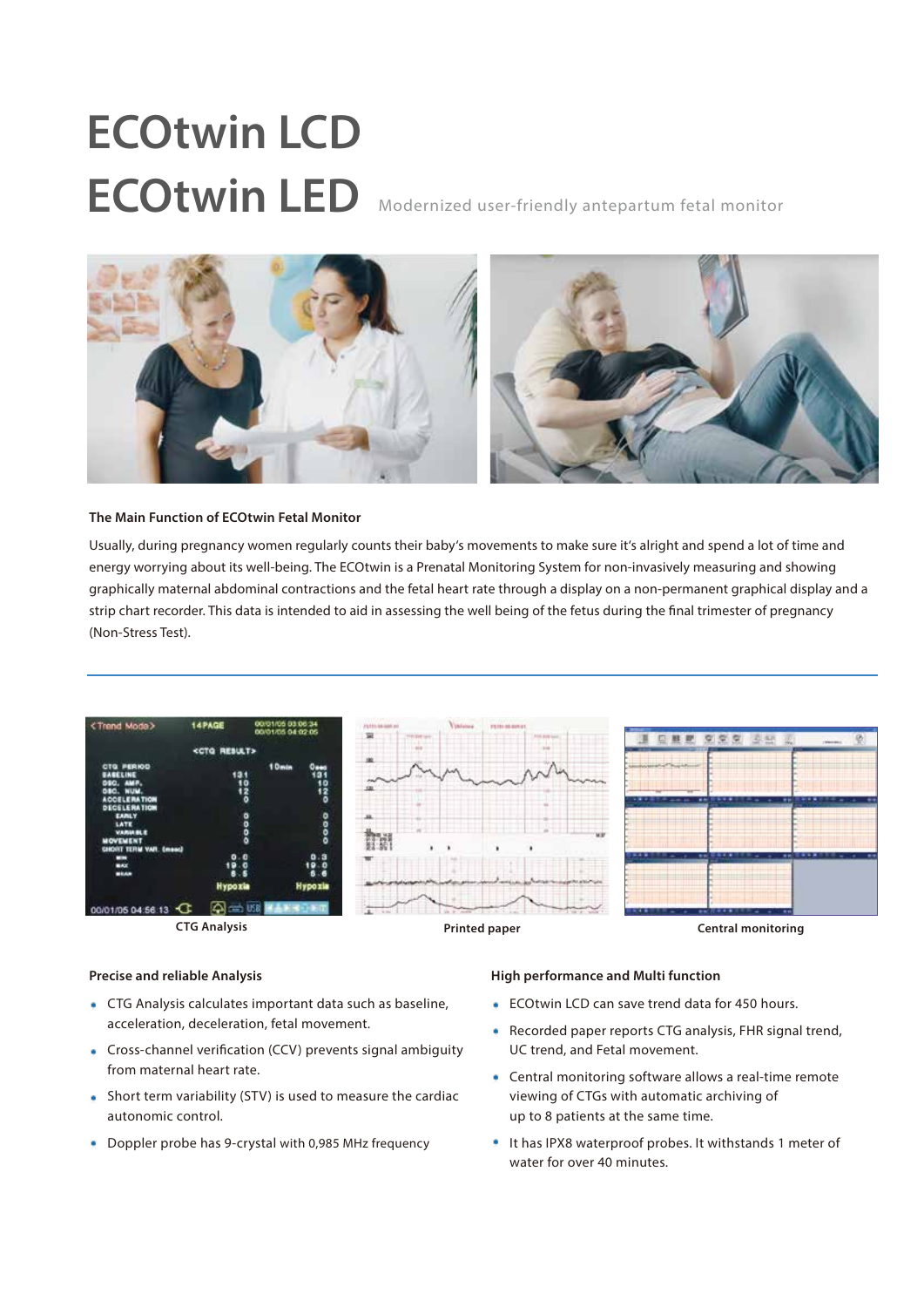## **ECOtwin LCD ECOtwin LED** Modernized user-friendly antepartum fetal monitor

### **Specifications**

| <b>Dimension</b>                |                                                    | Set-up                            |                                                                     |
|---------------------------------|----------------------------------------------------|-----------------------------------|---------------------------------------------------------------------|
| Size:<br>Weight:                | 326 (W) x 276 (D) x 96 (H) mm<br>Approx. 5.5 kg    | list:                             | Alarms upper / lower value<br>Time & Date<br>Print contrast 1, 2, 3 |
| <b>Display</b>                  |                                                    |                                   | Print speed                                                         |
| <b>ECOtwin LCD:</b>             | 7" wide TFT color LCD                              |                                   | FHR volume level                                                    |
| <b>ECOtwin LED:</b>             | 7 segment LED                                      |                                   | CCV (Cross-Channel Verification)                                    |
| Indicator:                      | Heart rhythm, Printing state,                      | <b>Function</b>                   |                                                                     |
|                                 | Alarm on / off state LED                           | list:                             | Mark function                                                       |
| <b>Ultrasound</b>               |                                                    |                                   | UC reference                                                        |
| Type:                           | Multicrystal transducer with 9 elements            |                                   | Zoom in particular response                                         |
| Mode:                           | Pulsed doppler                                     | <b>Signal Interface</b>           |                                                                     |
| Frequency:                      | 0.985 MHz                                          |                                   |                                                                     |
| Intensity:                      | $< 10$ mW/cm <sup>2</sup>                          | Connectors:                       | 2 USB connector<br>LAN                                              |
| FHR range:                      | 30 bpm to 240 bpm                                  |                                   | <b>RS-232</b>                                                       |
| FHR accuracy:                   | $±$ 2% of range                                    |                                   |                                                                     |
| Waterproof:                     | IPX <sub>8</sub>                                   | <b>Power</b>                      |                                                                     |
|                                 |                                                    | Requirements:                     | 100 - 240 VAC, 50 / 60 Hz                                           |
| <b>UC (Uterine Contraction)</b> |                                                    | Output:                           | DC+18V2.8A                                                          |
| Input source:                   | <b>External type</b>                               | Battery:                          | Rechargeable, 14.8 V Li-lon                                         |
| Control:                        | Reference (Zero) control                           | <b>Environment Specifications</b> |                                                                     |
| Measurement range:              | $0 \sim 99$<br>IPX8                                | Temperature range:                | Operating: 10 °C to 45 °C                                           |
| Waterproof:                     |                                                    |                                   | Storage: -20 °C to 60 °C                                            |
| <b>FM (Fetal Movement)</b>      |                                                    | Relative humidity range:          | Operating: 5% to 85%                                                |
| Detection method:               | Ultrasound                                         |                                   | Storage: -20% to 95%                                                |
| Type:                           | Dual FM                                            |                                   |                                                                     |
| <b>CTG Analysis</b>             |                                                    | <b>Accessory</b>                  |                                                                     |
| Result:                         | Baseline, OSC. Amp., OSC Num.                      | • Standard                        | Ultrasound probe                                                    |
|                                 | Acceleration, Deceleration (early, late, variable) |                                   | Toco probe<br>CTG straps                                            |
|                                 | Movement                                           |                                   | Event marker                                                        |
|                                 | Short-Term VAR (min, max, mean)                    |                                   | Z-fold paper / HP paper                                             |
|                                 |                                                    |                                   | Ultrasound gel                                                      |
| <b>Printer</b>                  |                                                    |                                   | Rechargeable battery                                                |
| Type:                           | Thermal array Z-fold type                          | • Optional                        | Nylon carrying bag                                                  |
| Paper width:                    | 150 mm                                             |                                   | Mobile cart                                                         |
| Record speed:                   | 10, 20, 30 mm / min                                |                                   |                                                                     |
| Auto record period:             | Off, 10, 20, 30, 40, 50, 60 min                    |                                   |                                                                     |

#### **Right side**



#### **Top**



**Packaging**